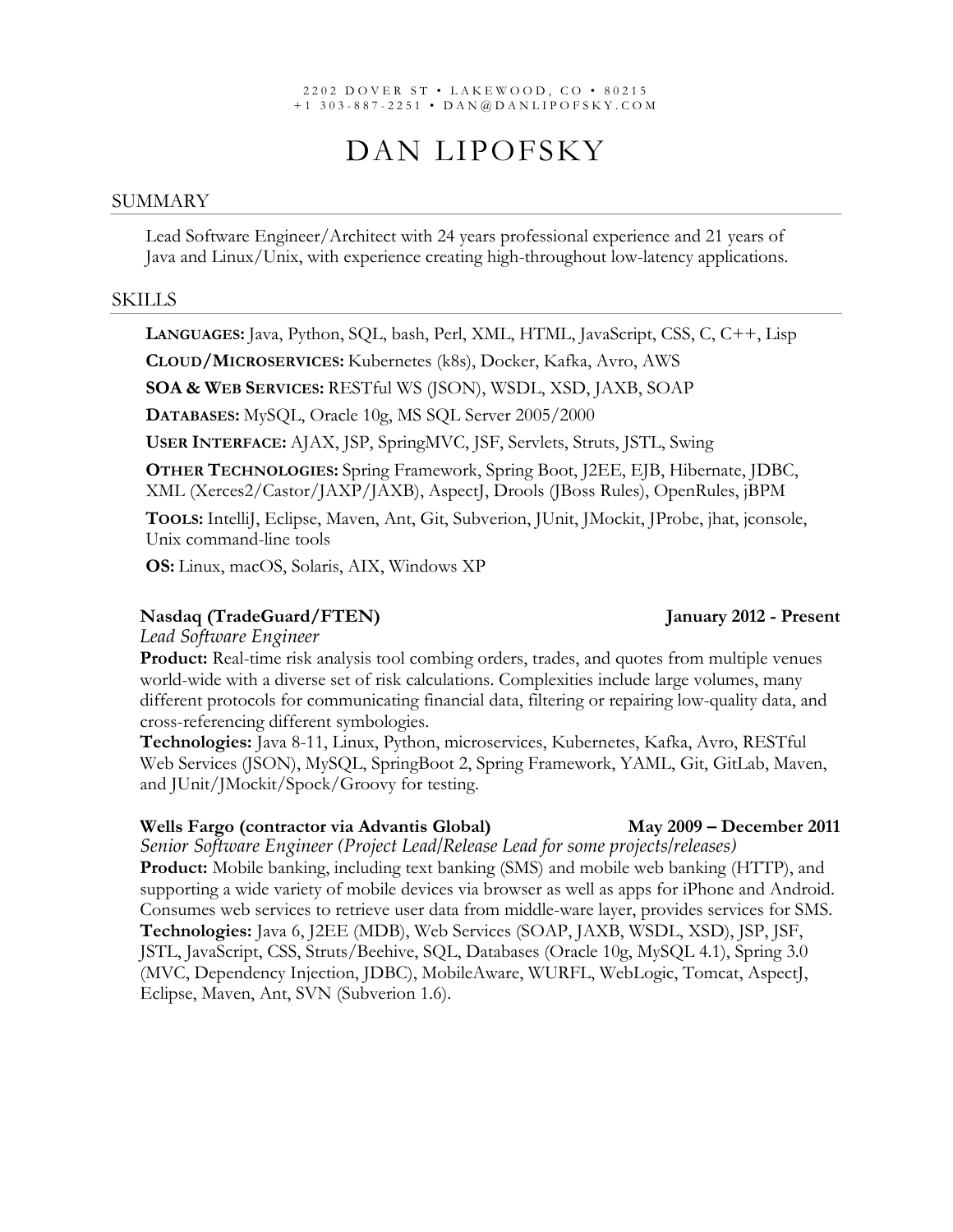# DAN LIPOFSKY

### **Bricsnet September 2003 - April 2009**

*Senior Software Engineer (includes Senior Architect duties)*

**Product:** An enterprise-level web application for all aspects of corporate real estate management, included projects, work orders, assets, space usage, leases, and retail.

**Technologies:** Java 5, J2EE, EJB, Hibernate, JSP, AJAX, JavaScript, DHTML, CSS, Struts,

JSTL, custom TagLibs, BIRT, Drools, jBPM, XML, SQL, JBoss, WebSphere, Orion, AspectJ, Eclipse, Ant, SVN, CVS

- Redesigned the internationalization architecture (date and number formats, time zones, and language). The product supported 6 languages in many countries.
- Redesigned the core business object hierarchy for better flexibility and code reuse.
- Redesigned the Hibernate infrastructure, including extensive custom code generation.
- Designed and implemented the current Business Rules and Process Management architecture using Drools and jBPM (and helped build the previous system using OpenRules).
- Converted Web Services from webMethods Glue to CXF.
- Create an extensive custom tag library, simplifying JSP coding and providing uniformity.
- Designed and implemented many new features, at all levels: database, web services, business logic, rules, workflow, user interface, and unit tests.
- Mentored and trained other engineers, interviewed candidates, and made hiring recommendations.

### **NuServe** • San Francisco, CA **December 2001 - September 2003**

*Team Lead / Senior Architect / Senior Software Engineer* **Product:** A multi-tiered web application for risk analysis and insurance applications. **Technologies:** Java, J2EE, EJB, JSP, XML, SOAP, HTML, JavaScript, CSS,

Oracle, WebLogic, Tomcat, Apache, Ant, CVS, Perl, Unix

- Managed development timelines, set goals, assigned tasks, mentored.
- Interviewed candidates and made hiring recommendations.
- Architected major product components from scratch.
- Wrote EJB, JDBC, and SQL code to implement back-end business logic.
- Wrote JSP, HTML, DHTML, JavaScript, and CSS for front-end work.
- Designed and wrote a sophisticated generic XML architecture to extract and edit data from the DB. It could display and edit data with JSP forms and display data in PDF.
- Wrote testing scripts and unit testing code and helped coordinate QA.
- Unix system administration (Solaris).

# **Kurion / iSyndicate** • Austin, TX **May 2000 - June 2001 May 2000 - June 2001**

## *Senior Software Engineer*

**Product:** A platform for creating user-customizable web pages and for real-time extraction and repurposing of WWW content and applications.

**Technologies:** Java, J2EE, Servlets, SQL, JDBC, MS SQL Server, JRun, VSS, Perl

- Architected and coded new components, made key technical decisions.
- Rewrote infrastructure, making major improvements to the efficiency, usability, flexibility, and organization.
- Benchmarking, profiling, and performance tuning.
- Mentored and trained junior programmers.